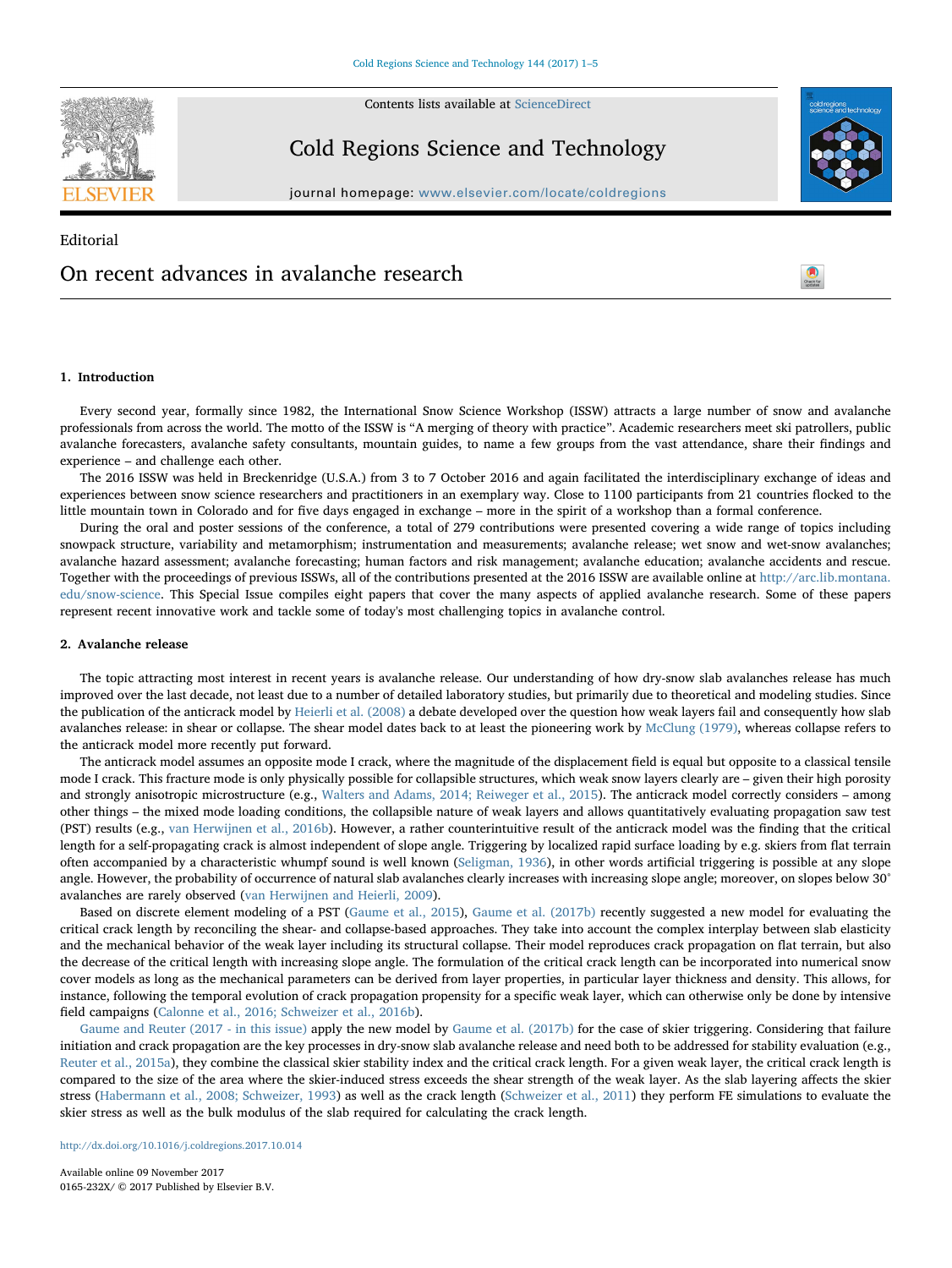# Dry-snow slab avalanche release

<span id="page-1-0"></span>

Fig. 1. Conceptual model of dry-snow slab avalanche release including the four stages of (i) failure initiation in a weak layer underlying a cohesive snow slab, (ii) the onset of crack propagation, (iii) dynamic crack propagation through the weak layer across the slope, and (iv) tensile slab failure arrests the propagating crack in the weak layer, followed by sliding of the slab; red arrows indicate mixed-mode loading (adapted from [Schweizer et al., 2003a\)](#page-4-11). (For interpretation of the references to colour in this figure legend, the reader is referred to the web version of this article.)

The collapse is the consequence of weak layer failure, not to be misinterpreted as (compressive) failure mode, and may play an important role in dynamic crack propagation, i.e. the stage of slab release when the crack rapidly propagates across the slope. While analyzing a large dataset of PSTs [van Herwijnen et al. \(2016a\)](#page-4-5) found that full propagation to the far end of the column was associated with large collapse height and high crack speed. These results suggest that both weak layer collapse height and crack propagation speed are relevant parameters for dynamic crack propagation, hence influencing how far a crack propagates and eventually controlling avalanche size.

While the new model by [Gaume et al. \(2017b\)](#page-3-4) reiterates the importance of shear stresses, the actual failure mode within the complex microstructure of snow is largely unknown as pointed out by [Schweizer and Jamieson \(2008\)](#page-4-6). Even under macroscopic compressive loading large tensile and shear stresses may exist in the ice matrix, and vice versa for macroscopic tensile loading [\(Hagenmuller et al., 2014](#page-3-8)). In fact, recently [Gaume et al.](#page-3-9) [\(2017a\)](#page-3-9) studied the failure behavior of a granular systems of sticky hard spheres and found that the bonds between the particles failed mostly due to due to tension or bending rather than shear or twisting.

A more detailed summary of recent developments in avalanche formation is provided by [Schweizer et al. \(2016a\).](#page-4-7) They also provide an update of the conceptual model of slab release [\(Fig. 1](#page-1-0)). They suggest slab avalanches to result from a sequence of fracture processes including (i) failure initiation in a weak layer underlying a cohesive snow slab, (ii) the onset of crack propagation, (iii) dynamic crack propagation through the weak layer across the slope, and (iv) tensile failure through the slab causing crack arrest in the weak layer, followed by sliding of the slab.

# 3. Hazard assessment and avalanche forecasting

Avalanche hazard assessment can be understood in two ways. On one hand, it deals with assessing the avalanche hazard at hand, i.e. the probability of release in the current situation, for example by performing snow instability tests (e.g., [Schweizer and Jamieson, 2010](#page-4-8)). On the other hand it involves assessing the runout and impact of possible avalanches, typically based on a few scenarios with varying initial and boundary conditions (e.g., [Bründl and Margreth, 2015; Eckert et al., 2010\)](#page-3-10).

Avalanche hazard assessment is particularly challenging if a deeply buried, persistent weak layer is present in the snowpack ([Jamieson et al.,](#page-3-11) [2001\)](#page-3-11). These avalanches are difficult to trigger, yet when they release they tend to propagate far and can result in large and destructive avalanches. Various studies have explored the difference in meteorological conditions prior to days with deep slab avalanches compared to conditions prior to days without deep slab avalanches (e.g., [Conlan et al., 2014](#page-3-12)). Their triggering is often associated with increasing air temperature, i.e. a warming trend. Whether the warming trend is directly related to the release is at least questionable, given that effects of warming on the snowpack are subtle ([Reuter and Schweizer, 2012\)](#page-4-9). Warming may contribute to slab release at best in areas of shallow snowpack. [Conlan and Jamieson \(2017 - in this](#page-3-13) [issue\)](#page-3-13) do not only consider the weather conditions prior to release at the elevation of typical starting zones, but also snowpack conditions for the preceding week and recent avalanche observations. Based on these three elements they developed a decision support tool to aid in forecasting the probability of deep slab avalanches. The tool includes 12 questions based on numerical thresholds determined statistically; they have to be answered with yes or no. If more than 8 questions are answered with yes, natural deep slab avalanches are likely.

Instead of considering the weather conditions prior to release, [Marienthal et al. \(2015\)](#page-3-14) looked into the meteorological conditions during weak layer formation over the early months of seasons with deep slab avalanches compared to those meteorological conditions during seasons without deep slab avalanches. They found – among other things – that seasons with deep slab avalanches had drier than average early seasons than seasons without deep slab avalanches. This finding suggests that the shallow early winter snowpack may often be subject to large temperature gradients resulting in persistent layers of faceted crystals and depth hoar. Still, forecasting deep persistent slab avalanches remains to be very challenging, not the least as readily available snow properties often only partly reflect the fracture processes needed to describe snow instability (e.g., [Reuter et al.,](#page-4-10) [2015b\)](#page-4-10). Hence, tools such as developed by [Conlan and Jamieson \(2017 - in this issue\)](#page-3-13) do not reduce the need for a conservative approach to travel, work and recreation in avalanche terrain.

A similarly challenging problem is assessing the hazard of wet-snow avalanches. Forecasting this type of avalanches is difficult since their release depends on the complex interaction between snow stratigraphy and water flow within the snowpack. Water ponding at discontinuities and preferential flow, which is particularly prominent when a dry snowpack is wetted the first time, are among the main difficulties for predicting whether the infiltration of water will substantially weaken an already existing instability. Recent laboratory studies have quantified the coupling between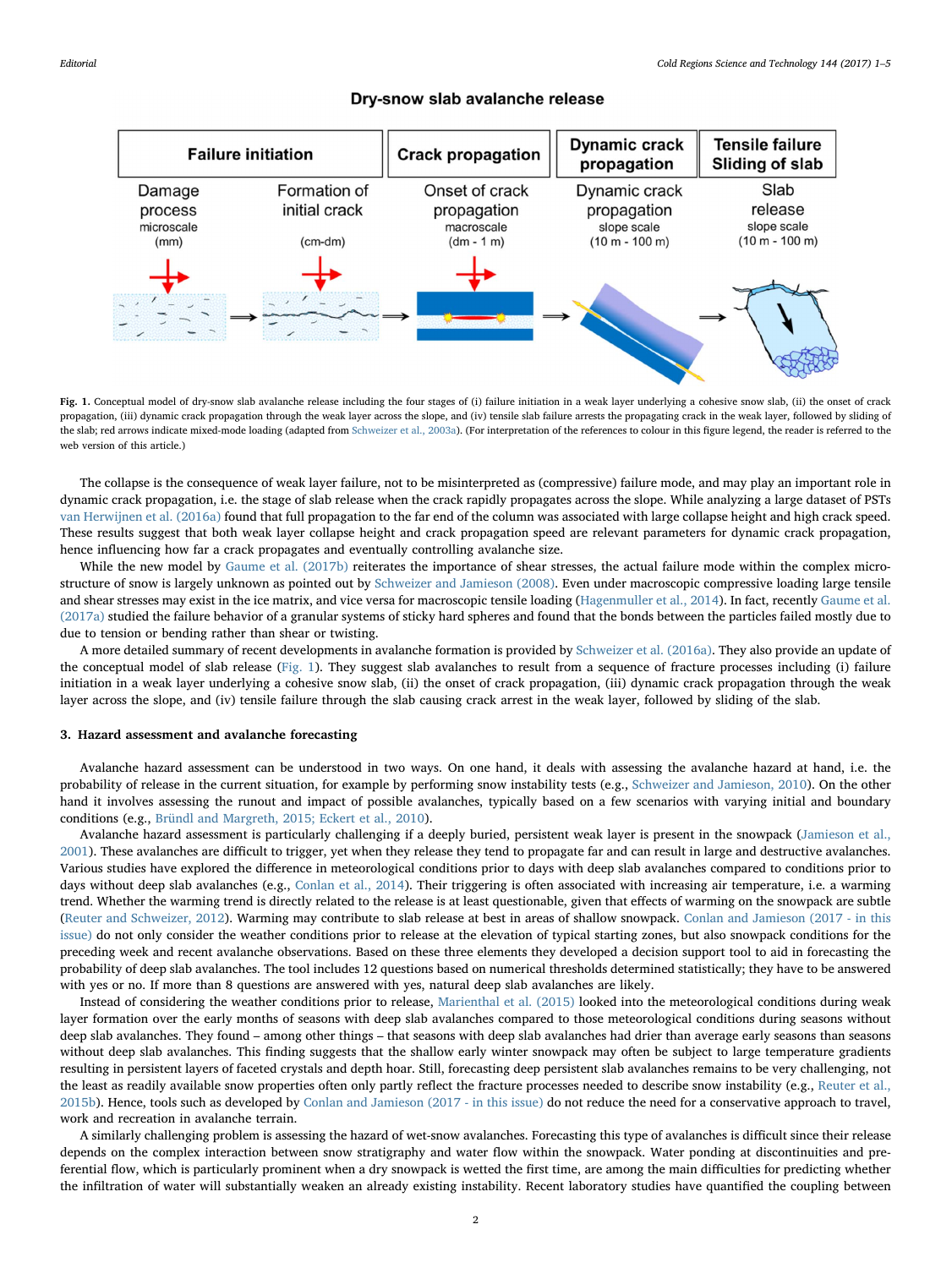liquid water movement in snow and wet-snow metamorphism, which causes much faster grain growth rates than observed during dry-snow metamorphism [\(Avanzi et al., 2017](#page-3-15)). The speed of water infiltration into the snowpack clearly depends on preferential flow and capillary barriers ([Avanzi et al., 2016](#page-3-16)). These two processes can be represented in numerical snow cover models if the water transport is described by the Richards equation ([Wever et al., 2014](#page-4-12)). This also allows improving wet-snow avalanche prediction as suggested by [Wever et al. \(2016\).](#page-4-13) They found a volumetric liquid water content of 5–6% locally within the snow cover to be a better predictor for wet-snow avalanche activity compared to other methods such as the daily mean air temperature. Alternatively, [Mitterer et al. \(2013\)](#page-3-17) considered the average liquid water content of the entire snow cover, as simulated by the SNOWPACK model ([Lehning et al., 1999\)](#page-3-18). They suggested that the onset of wet-snow avalanching starts when an average volumetric liquid water content of 3% is reached, and introduced a corresponding index (LWC<sub>index</sub>). These model developments were partly triggered by improved observational methods, most notably upward looking ground penetration radars (e.g., [Mitterer et al., 2011; Schmid et al., 2014\)](#page-3-19).

The LWC<sub>index</sub> approach was further employed by [Bellaire et al. \(2017 - in this issue\)](#page-3-20). They forced the 1-D physically based snow cover model SNOWPACK with data from the high-resolution numerical weather prediction (NWP) model COSMO and investigated whether forecasting regional patterns of the onset of wet-snow avalanche activity was feasible. Even in forecast mode the index predicted the onset of wet-snow avalanche activity with a probability of detection of 80%; however, the false alarm rate was high too.

Of course, driving a snow cover model with NWP data is not new (e.g., [Bellaire et al., 2011; Vernay et al., 2015; Vionnet et al., 2016\)](#page-3-21), but validation of model output represents a challenge, in particular with respect to parameters related to snow instability. Observations on number, size and type of avalanches are best suited to validate model predictions, since recent avalanching provides direct evidence of snow instability. However, these data are often rare and inaccurate not the least due to limited visibility during storms. For the remote detection of avalanches several groundbased techniques exist such as radar [\(Kogelnig et al., 2014; Meier et al., 2016\)](#page-3-22), infrasonic sensors (e.g., [Marchetti et al., 2015; Thüring et al., 2015\)](#page-3-23) and seismic sensors (e.g., [Suriñach et al., 2005; van Herwijnen et al., 2016c\)](#page-4-14).

Air-borne remote sensing techniques are in principal also well suited to monitor avalanche activity [\(Eckerstorfer et al., 2016\)](#page-3-24), but near-real time monitoring seems more difficult to achieve than, for example, with seismic methods [\(Heck et al., 2017](#page-3-25)). [Eckerstorfer et al. \(2017 - in this issue\)](#page-3-26) manually identified, using a change detection method, avalanche debris in Sentinel-1 images from Northern Norway and obtained an avalanche catalogue for two winters. They then used these data to – among other things – validate public avalanche forecasts. However, for their dataset there was no correlation between avalanche activity and forecasted avalanche danger level. Still, the avalanche activity was highest when the avalanche danger level 'Considerable' (level 3 out of 5) was issued. Moreover, the comparison was useful to detect and analyse outliers of either under- or overestimating the danger level.

Given the disadvantages of avalanche occurrence data for forecast verification, [Techel and Schweizer \(2017 - in this issue\)](#page-4-15) compared local avalanche danger level estimates (nowcasts) to regional avalanche danger level as forecast in the public bulletin (forecasts) – despite an obvious lack of objectivity and independence between the two data sources. They first analysed how often two local nowcasts by experienced professional from the same region agreed and found a disagreement rate of 22%. This clearly shows the difficulty of assessing the avalanche situation, and describing it with a single danger level – not the least since the avalanche danger cannot be measured (but is estimated on an ordinal scale). Based on almost 10′000 individual ratings, they found an agreement rate of 76% between local nowcasts and regional forecast. The forecast was biased towards overforecasting (higher danger levels), in time and space. This level of accuracy is typical for regional avalanche forecasts [\(Schweizer et al., 2003b\)](#page-4-16). Their findings suggest that local danger level estimates represent useful data in the forecasting process.

Avalanche hazard assessment, on the other hand, is the basis for elaborating hazard maps and consequently land-use planning. Whereas in Switzerland hazard mapping with regard to extreme snow avalanches has long been completed, new hazards occasionally arise often in relation to climate warming induced changes in the high mountain cryosphere. [Margreth et al. \(2017 - in this issue\)](#page-3-27) assess the hazard caused by ice avalanches from a hanging glacier on the Eiger west face in the Bernese Alps (Switzerland). Ice avalanches are particularly dangerous in winter when they entrain snow or even trigger secondary snow avalanches. Consequently, a combined snow/ice avalanche has a greater mass, a more distinct powder part and a longer runout. Based on 2-D avalanche simulations [\(Bartelt et al., 2016](#page-3-28)) the hazard for the nearby train station and ski area was assessed and a safety concept was developed. This includes an early warning and alarm system to minimize the closure times for the railway and ski area. The hanging glacier is monitored with an interferometric radar system (inSAR) to detect the acceleration of the ice motion and a Doppler radar to detect falling ice and avalanches (e.g., [Meier et al., 2016\)](#page-3-29).

#### 4. Avalanche control

In the case of ice avalanches, [Faillettaz et al. \(2011\)](#page-3-30) found monitoring very useful for prediction, whereas artificial triggering is not an option – unlike for snow avalanches. The artificial release of snow avalanches is nowadays a key measure in avalanche mitigation. It is relatively cheap compared to engineering works such as e.g. constructing a snow shed to protect a road. To trigger an avalanche artificially, an explosion is caused by igniting either solid (or liquid) explosives or a gas mixture, either propane-oxygen or hydrogen-oxygen. The avalanche is triggered by the impact of the pressure wave onto the snowpack. Most studies investigated the effect of solid explosives. [Simioni et al. \(2017 - in this issue\)](#page-4-17) are to first to focus on the effect of a directed gas explosion. They measured air pressure at the snow surface and accelerations within the snowpack at three distances from the point of explosion. Their setup was similar to the one used before for solid explosives (e.g., [Binger and Miller, 2016; Simioni et al., 2015](#page-3-31)). The experimental gas exploder they used was partly different from an operational Gazex®, but allowed to best possibly mimic the directed impact. Apart from the reduced lateral impact, they found no significant differences between the impact of solid explosives and the impact due to a gas explosion. In both cases, for example, the air pressure distinctly decreased with increasing distance from the point of explosion following a power law with an exponent of about −1.7. Their findings suggest that the efficiency of artificial release (in terms of long-range effect) might rather be related to the propensity for crack propagation at the time of triggering rather than the relatively minor impact at large distances ( $\sim$ 80–100 m) from the point of explosion.

#### 5. Avalanche statistics

Recording avalanche events is of great relevance for avalanche forecasting, but also model validation. In many countries extensive databases exist, but data are usually only complete for fatal avalanches. These statistics allow detecting long-term trends and may provide hints on the efficiency of mitigation measures [\(Techel et al., 2016\)](#page-4-18). [Höller \(2017 - in this issue\)](#page-3-32) analysed avalanche accidents and particularly avalanche fatalities, which occurred during the last 70 years in Austria. He found few trends, in particular when considering the last 20 years. The number of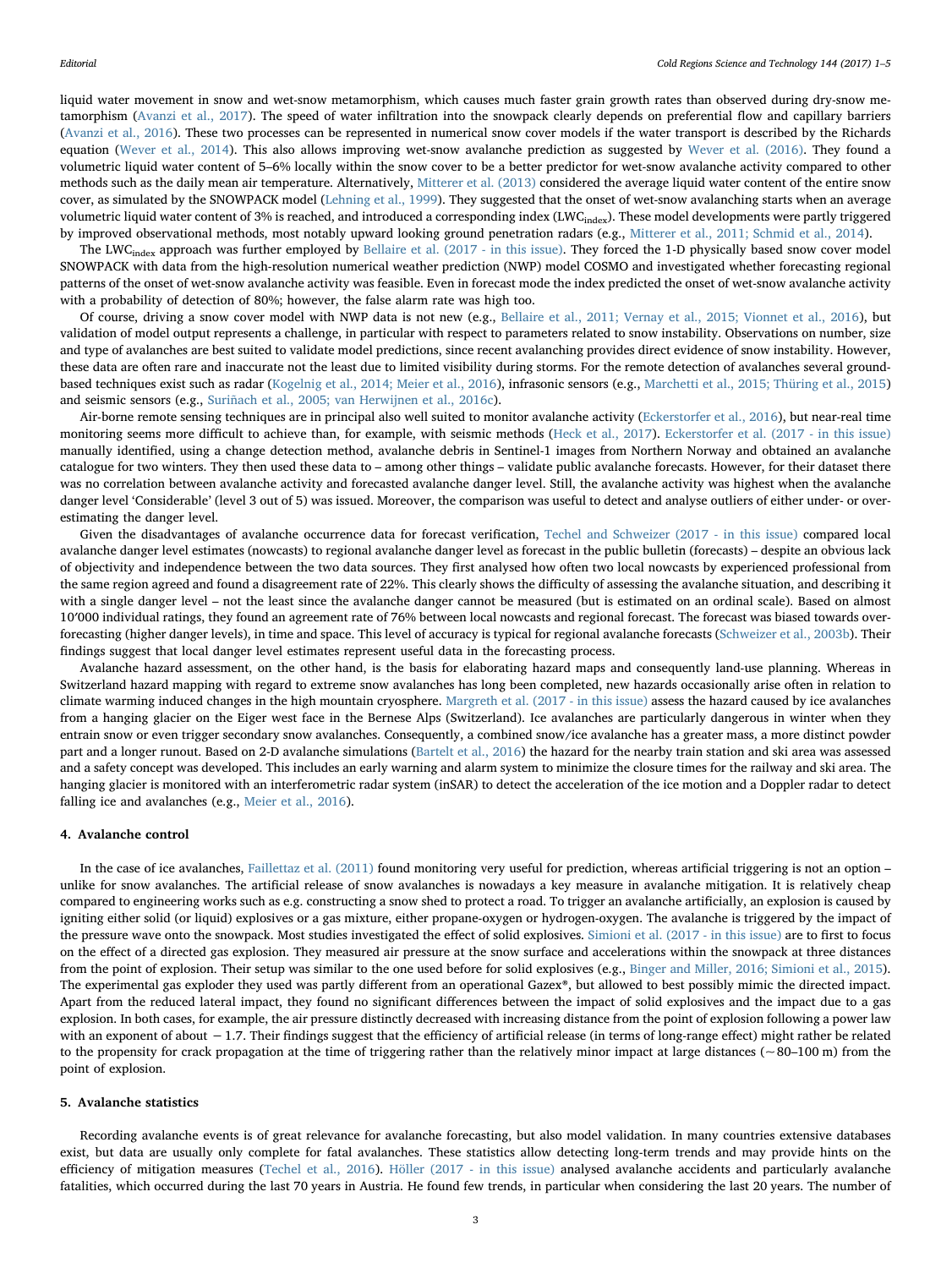fatalities stayed about the same, as did the proportion of off-piste skiers among the recreational fatalities, i.e. about 30%. On the other hand, considering the 70 years, there was a clear trend towards fewer fatalities due to so-called catastrophic avalanches that affect people in settlements. During the first half of the study period (1946–1947 to 1980–1981) the proportion of avalanche fatalities due to catastrophic avalanches was about 40%, whereas it was less than 10% in the more recent period. This trend was observed for all Alpine countries and is clearly the consequence of successful implementation of avalanche mitigation measures ([Techel et al., 2016\)](#page-4-18).

#### 6. Concluding remarks

The papers included in this special issue nicely illustrate the breadth of research currently being conducted in applied avalanche research. Many of these studies have been triggered by recent developments in either modeling techniques or observational methods. It will be interesting to see how quickly and successfully these new methods will become operational standards in avalanche hazard assessment. This in particular applies to tools derived from our newly advanced understanding of avalanche release, remote sensing techniques (ground-based or air-borne) and the coupling of numerical weather prediction models with snowpack models. The latter model chain can be extended to calculations of avalanche impact and runout, and allows in principal assessing the avalanche hazard due to large avalanches based on currently prevailing snow and weather conditions – also called dynamic hazard mapping and recently tackled for wet-snow avalanche by [Vera Valero et al. \(2016\).](#page-4-19)

### Acknowledgements

We wish to thank the reviewers for their insightful and constructive comments and the authors for their co-operation in the review process. This special issue would not have been possible without the dedicated work of the Guest Editors Karl Birkeland, Yves Bühler, Nicolas Eckert, Peter Gauer and Alec van Herwijnen. Finally we would like to thank the chair of the ISSW 2016, Ethan Greene, and the entire organizing committee for organizing such an impeccable conference and creating an environment that fostered the exchange between practitioners and scientists. Insightful comments on an early draft of the editorial by Bruce Jamieson and Benjamin Reuter are heartily acknowledged.

#### References

- <span id="page-3-16"></span>[Avanzi, F., Hirashima, H., Yamaguchi, S., Katsushima, T., De Michele, C., 2016. Observations of capillary barriers and preferential](http://refhub.elsevier.com/S0165-232X(17)30492-5/rf0005) flow in layered snow during cold laboratory [experiments. Cryosphere 10 \(5\), 2013](http://refhub.elsevier.com/S0165-232X(17)30492-5/rf0005)–2026.
- <span id="page-3-15"></span>[Avanzi, F., Petrucci, G., Matzl, M., Schneebeli, M., De Michele, C., 2017. Early formation of preferential](http://refhub.elsevier.com/S0165-232X(17)30492-5/rf0010) flow in a homogeneous snowpack observed by micro-CT. Water Resour. Res. 53 [\(5\), 3713](http://refhub.elsevier.com/S0165-232X(17)30492-5/rf0010)–3729.

<span id="page-3-28"></span><span id="page-3-21"></span>Bartelt, P., Buser, O., Vera Valero, C., Bühler, Y., 2016. Configurational energy and the formation of mixed fl[owing/powder snow and ice avalanches. Ann. Glaciol. 57 \(71\), 179](http://refhub.elsevier.com/S0165-232X(17)30492-5/rf0015)–188. [Bellaire, S., Jamieson, J.B., Fierz, C., 2011. Forcing the snow-cover model SNOWPACK with forecasted weather data. Cryosphere 5 \(4\), 1115](http://refhub.elsevier.com/S0165-232X(17)30492-5/rf0020)–1125.

<span id="page-3-20"></span>[Bellaire, S., van Herwijnen, A., Mitterer, C., Schweizer, J., 2017. On forecasting wet-snow avalanche activity using simulated snow cover data. Cold Reg. Sci. Technol. 144, 28](http://refhub.elsevier.com/S0165-232X(17)30492-5/rf0025)–38.

<span id="page-3-31"></span>[Binger, J.B., Miller, D.A., 2016. Soft and hard slab snow dynamic response to explosives used in avalanche hazard mitigation. J. Cold Reg. Eng. 30 \(2\) \(04015003, 17 pp.\)](http://refhub.elsevier.com/S0165-232X(17)30492-5/rf0030).

<span id="page-3-10"></span>[Bründl, M., Margreth, S., 2015. Integrative risk management: the example of snow avalanches. In: Haeberli, W., Whiteman, C. \(Eds.\), Snow and Ice-Related Hazards, Risks and Disasters.](http://refhub.elsevier.com/S0165-232X(17)30492-5/rf0035) [Hazards and Disaster Series. Elsevier, Amsterdam, Netherlands, pp. 263](http://refhub.elsevier.com/S0165-232X(17)30492-5/rf0035)–301.

<span id="page-3-13"></span><span id="page-3-5"></span>[Calonne, N., Cetti, C., Fierz, C., van Herwijnen, A., Jaggi, M., Löwe, H., Matzl, M., Schmid, L., Schneebeli, M., 2016. A unique time series of daily and weekly snowpack measurements at](http://refhub.elsevier.com/S0165-232X(17)30492-5/rf0040) Weissfl[uhjoch, Davos, Switzerland. In: Greene, E. \(Ed.\), Proceedings ISSW 2016. International Snow Science Workshop, Breckenridge CO, U.S.A., 3](http://refhub.elsevier.com/S0165-232X(17)30492-5/rf0040)–7 October 2016, pp. 684–689. [Conlan, M., Jamieson, B., 2017. A decision support tool for dry persistent deep slab avalanches for the transitional snow climate of western Canada. Cold Reg. Sci. Technol. 144, 16](http://refhub.elsevier.com/S0165-232X(17)30492-5/rf0045)–27. [Conlan, M.J.W., Tracz, D.R., Jamieson, B., 2014. Measurements and weather observations at persistent deep slab avalanches. Cold Reg. Sci. Technol. 97, 104](http://refhub.elsevier.com/S0165-232X(17)30492-5/rf0050)–112.

<span id="page-3-26"></span><span id="page-3-24"></span><span id="page-3-12"></span>[Eckerstorfer, M., Bühler, Y., Frauenfelder, R., Malnes, E., 2016. Remote sensing of snow avalanches: recent advances, potential, and limitations. Cold Reg. Sci. Technol. 121, 126](http://refhub.elsevier.com/S0165-232X(17)30492-5/rf0055)–140. [Eckerstorfer, M., Malnes, E., Müller, K., 2017. A complete snow avalanche activity record from a Norwegian forecasting region using Sentinel-1 satellite-radar data. Cold Reg. Sci.](http://refhub.elsevier.com/S0165-232X(17)30492-5/rf0060) [Technol. 144, 39](http://refhub.elsevier.com/S0165-232X(17)30492-5/rf0060)–51.

[Eckert, N., Naaim, M., Parent, E., 2010. Long-term avalanche hazard assessment with a Bayesian depth-averaged propagation model. J. Glaciol. 56 \(198\), 563](http://refhub.elsevier.com/S0165-232X(17)30492-5/rf0065)–586.

<span id="page-3-30"></span>[Faillettaz, J., Funk, M., Sornette, D., 2011. Icequakes coupled with surface displacements for predicting glacier break-o](http://refhub.elsevier.com/S0165-232X(17)30492-5/rf0070)ff. J. Glaciol. 57 (203), 453–460.

<span id="page-3-6"></span><span id="page-3-3"></span>[Gaume, J., Reuter, B., 2017. Assessing snow instability in skier-triggered snow slab avalanches by combining failure initiation and crack propagation. Cold Reg. Sci. Technol. 144, 6](http://refhub.elsevier.com/S0165-232X(17)30492-5/rf0075)–15. [Gaume, J., van Herwijnen, A., Chambon, G., Birkeland, K.W., Schweizer, J., 2015. Modeling of crack propagation in weak snowpack layers using the discrete element method. Cryosphere](http://refhub.elsevier.com/S0165-232X(17)30492-5/rf0080) [9, 1915](http://refhub.elsevier.com/S0165-232X(17)30492-5/rf0080)–1932.

<span id="page-3-9"></span><span id="page-3-4"></span>[Gaume, J., Löwe, H., Tan, S., Tsang, L., 2017a. Scaling laws for the mechanics of loose and cohesive granular materials based on Baxter's sticky hard spheres. Phys. Rev. E 96 \(3\), 032914.](http://refhub.elsevier.com/S0165-232X(17)30492-5/rf0085) [Gaume, J., van Herwijnen, A., Chambon, G., Wever, N., Schweizer, J., 2017b. Snow fracture in relation to slab avalanche release: critical state for the onset of crack propagation.](http://refhub.elsevier.com/S0165-232X(17)30492-5/rf0090) [Cryosphere 11 \(1\), 217](http://refhub.elsevier.com/S0165-232X(17)30492-5/rf0090)–228.

<span id="page-3-7"></span>Habermann, M., Schweizer, J., Jamieson, J.B., 2008. Infl[uence of snowpack layering on human-triggered snow slab avalanche release. Cold Reg. Sci. Technol. 54 \(3\), 176](http://refhub.elsevier.com/S0165-232X(17)30492-5/rf0095)–182.

<span id="page-3-25"></span><span id="page-3-8"></span>[Hagenmuller, P., Theile, T.C., Schneebeli, M., 2014. Numerical simulation of microstructural damage and tensile strength of snow. Geophys. Res. Lett. 41 \(1\), 86](http://refhub.elsevier.com/S0165-232X(17)30492-5/rf0100)–89. Heck, M., Hammer, C., van Herwijnen, A., Schweizer, J., Fäh, D., 2017. Automatic detection of snow avalanches in continuous seismic data using hidden Markov models. Nat. Hazards

Earth Syst. Sci. Discuss. [http://dx.doi.org/10.5194/nhess-2017-224.](http://dx.doi.org/10.5194/nhess-2017-224) (in review).

- <span id="page-3-0"></span>[Heierli, J., Gumbsch, P., Zaiser, M., 2008. Anticrack nucleation as triggering mechanism for snow slab avalanches. Science 321 \(5886\), 240](http://refhub.elsevier.com/S0165-232X(17)30492-5/rf0110)–243.
- <span id="page-3-2"></span>[van Herwijnen, A., Heierli, J., 2009. Measurement of crack-face friction in collapsed weak snow layers. Geophys. Res. Lett. 36 \(23\), L23502](http://refhub.elsevier.com/S0165-232X(17)30492-5/rf0115).
- <span id="page-3-32"></span>[Höller, P., 2017. Avalanche accidents and fatalities in Austria since 1946/47 with special regard to tourist avalanches in the period 1981/82 to 2015/16. Cold Reg. Sci. Technol. 144,](http://refhub.elsevier.com/S0165-232X(17)30492-5/rf0120) 89–[95](http://refhub.elsevier.com/S0165-232X(17)30492-5/rf0120).

<span id="page-3-11"></span>[Jamieson, J.B., Geldsetzer, T., Stethem, C., 2001. Forecasting for deep slab avalanches. Cold Reg. Sci. Technol. 33 \(2](http://refhub.elsevier.com/S0165-232X(17)30492-5/rf0125)–3), 275–290.

<span id="page-3-22"></span>[Kogelnig, A., Wyssen, S., Marchetti, E., Ulivieri, G., 2014. Avalanche detection systems for operational use: summary of three years experiences. In: Haegeli, P. \(Ed.\), Proceedings ISSW](http://refhub.elsevier.com/S0165-232X(17)30492-5/rf0130) [2014. International Snow Science Workshop, Ban](http://refhub.elsevier.com/S0165-232X(17)30492-5/rf0130)ff, Alberta, Canada, 29 September–3 October 2014, pp. 870–876.

<span id="page-3-18"></span>[Lehning, M., Bartelt, P., Brown, R.L., Russi, T., Stöckli, U., Zimmerli, M., 1999. Snowpack model calculations for avalanche warning based upon a new network of weather and snow](http://refhub.elsevier.com/S0165-232X(17)30492-5/rf0135) [stations. Cold Reg. Sci. Technol. 30 \(1](http://refhub.elsevier.com/S0165-232X(17)30492-5/rf0135)–3), 145–157.

<span id="page-3-23"></span>[Marchetti, E., Ripepe, M., Ulivieri, G., Kogelnig, A., 2015. Infrasound array criteria for automatic detection and front velocity estimation of snow avalanches: towards a real-time early](http://refhub.elsevier.com/S0165-232X(17)30492-5/rf0140)[warning system. Nat. Hazards Earth Syst. Sci. 15 \(11\), 2545](http://refhub.elsevier.com/S0165-232X(17)30492-5/rf0140)–2555.

<span id="page-3-27"></span>[Margreth, S., Funk, M., Tobler, D., Dalban, P., Meier, L., Lauper, J., 2017. Analysis of the hazard caused by ice avalanches from the hanging glacier on the Eiger west face. Cold Reg. Sci.](http://refhub.elsevier.com/S0165-232X(17)30492-5/rf0145) [Technol. 144, 63](http://refhub.elsevier.com/S0165-232X(17)30492-5/rf0145)–72.

<span id="page-3-14"></span>[Marienthal, A., Hendrikx, J., Birkeland, K., Irvine, K.M., 2015. Meteorological variables to aid forecasting deep slab avalanches on persistent weak layers. Cold Reg. Sci. Technol. 120,](http://refhub.elsevier.com/S0165-232X(17)30492-5/rf0150) 227–[236](http://refhub.elsevier.com/S0165-232X(17)30492-5/rf0150).

<span id="page-3-1"></span>[McClung, D.M., 1979. Shear fracture precipitated by strain softening as a mechanism of dry slab avalanche release. J. Geophys. Res. 84 \(87\), 3519](http://refhub.elsevier.com/S0165-232X(17)30492-5/rf0155)–3526.

<span id="page-3-29"></span>[Meier, L., Jacquemart, M., Blattmann, B., Wyssen, S., Arnold, B., Funk, M., 2016. Radar-based warning and alarm systems for alpine mass movements. In: Koboltschnig, G. \(Ed.\),](http://refhub.elsevier.com/S0165-232X(17)30492-5/rf0160) Conference Proceedings, 13th Congress INTERPRAEVENT 2016, 30 May–[2 June 2016, Lucerne, Switzerland. International Research Society INTERPRAEVENT, Klagenfurt, Austria,](http://refhub.elsevier.com/S0165-232X(17)30492-5/rf0160) [pp. 960](http://refhub.elsevier.com/S0165-232X(17)30492-5/rf0160)–968.

<span id="page-3-19"></span>[Mitterer, C., Hirashima, H., Schweizer, J., 2011. Wet-snow instabilities: comparison of measured and modelled liquid water content and snow stratigraphy. Ann. Glaciol. 52 \(58\),](http://refhub.elsevier.com/S0165-232X(17)30492-5/rf0165) 201–[208](http://refhub.elsevier.com/S0165-232X(17)30492-5/rf0165).

<span id="page-3-17"></span>[Mitterer, C., Techel, F., Fierz, C., Schweizer, J., 2013. An operational supporting tool for assessing wet-snow avalanche danger. In: Naaim-Bouvet, F., Durand, Y., Lambert, R. \(Eds.\),](http://refhub.elsevier.com/S0165-232X(17)30492-5/rf0170) [Proceedings ISSW 2013. International Snow Science Workshop, Grenoble, France, 7](http://refhub.elsevier.com/S0165-232X(17)30492-5/rf0170)–11 October 2013. ANENA, IRSTEA, Météo-France, Grenoble, France, pp. 334–338.